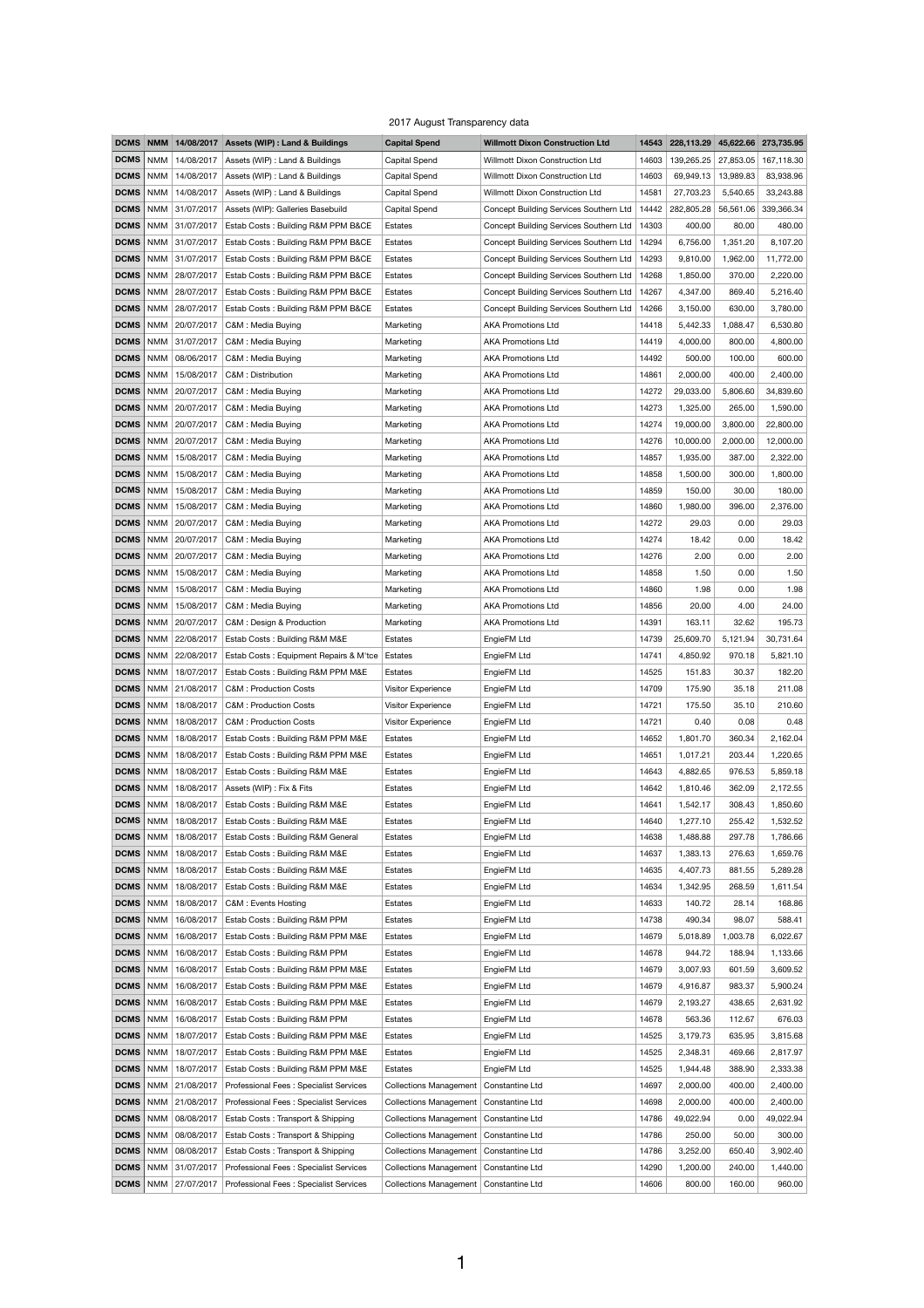| <b>DCMS</b>                | NMM          | 27/07/2017                       | Professional Fees: Specialist Services                           | Collections Management   Constantine Ltd |                                                | 14606          | 800.00           | 160.00         | 960.00           |
|----------------------------|--------------|----------------------------------|------------------------------------------------------------------|------------------------------------------|------------------------------------------------|----------------|------------------|----------------|------------------|
| <b>DCMS</b>                | NMM          | 02/08/2017                       | Utilities&R : Electricity                                        | Estates                                  | EDF Energy plc                                 | 14383          | 34,604.13        | 1,730.21       | 36,334.34        |
| <b>DCMS</b>                | <b>NMM</b>   | 02/08/2017                       | Utilities&R : Electricity                                        | <b>Estates</b>                           | EDF Energy plc                                 | 14613          | 8,976.71         | 448.84         | 9,425.55         |
| <b>DCMS</b>                | <b>NMM</b>   | 08/08/2017                       | Assets (WIP) : Equip & Other                                     | <b>Capital Spend</b>                     | Flexiform Business Furniture Ltd               | 14497          | 40,763.50        | 8,152.70       | 48,916.20        |
| <b>DCMS</b>                | NMM          | 08/08/2017                       | Assets (WIP) : Equip & Other                                     | <b>Capital Spend</b>                     | Flexiform Business Furniture Ltd               | 14497          | 1,171.20         | 234.24         | 1,405.44         |
| <b>DCMS</b>                |              | NMM 11/08/2017                   | C&M: Signage and Graphics                                        | Visitor Experience                       | <b>MER Services Ltd</b>                        | 14624          | 95.00            | 19.00          | 114.00           |
| <b>DCMS</b>                |              | NMM 30/07/2017                   | Assets (WIP) : Fix & Fits                                        | <b>Exhibitions</b>                       | <b>MER Services Ltd</b>                        | 14481          | 371.00           | 74.20          | 445.20           |
| <b>DCMS</b>                | NMM          | 30/07/2017                       | Assets (WIP) : Fix & Fits                                        | <b>Exhibitions</b>                       | <b>MER Services Ltd</b>                        | 14481          | 128.00           | 25.60          | 153.60           |
| <b>DCMS</b>                | NMM          | 30/07/2017                       | Assets (WIP) : Fix & Fits                                        | <b>Exhibitions</b>                       | <b>MER Services Ltd</b>                        | 14481          | 1,320.83         | 264.17         | 1,585.00         |
| <b>DCMS</b>                | NMM          | 30/07/2017                       | Assets (WIP) : Fix & Fits                                        | <b>Exhibitions</b>                       | <b>MER Services Ltd</b>                        | 14481          | 519.87           | 103.97         | 623.84           |
| <b>DCMS</b>                | NMM          | 30/07/2017                       | Assets (WIP) : Fix & Fits                                        | <b>Exhibitions</b>                       | <b>MER Services Ltd</b>                        | 14481          | 299.00           | 59.80          | 358.80           |
| <b>DCMS</b>                | NMM          | 30/07/2017                       | Assets (WIP) : Fix & Fits                                        | <b>Exhibitions</b>                       | <b>MER Services Ltd</b>                        | 14481          | 481.00           | 96.20          | 577.20           |
| <b>DCMS</b>                | NMM          | 30/07/2017                       | Assets (WIP) : Fix & Fits                                        | <b>Exhibitions</b>                       | <b>MER Services Ltd</b>                        | 14481          | 1,115.72         | 223.14         | 1,338.86         |
| <b>DCMS</b>                | NMM          | 30/07/2017                       | Assets (WIP) : Fix & Fits                                        | Exhibitions                              | <b>MER Services Ltd</b>                        | 14481          | 650.00           | 130.00         | 780.00           |
| <b>DCMS</b>                | NMM          | 30/07/2017                       | Assets (WIP): Exhibition Graphic Prodn                           | <b>Exhibitions</b>                       | <b>MER Services Ltd</b>                        | 14444          | 5,777.00         | 1,155.40       | 6,932.40         |
| <b>DCMS</b>                | NMM          | 30/07/2017                       | Assets (WIP) : Fix & Fits                                        | <b>Exhibitions</b>                       | <b>MER Services Ltd</b>                        | 14444          | 30,844.05        | 6,168.81       | 37,012.86        |
| <b>DCMS</b>                | <b>NMM</b>   | 21/08/2017                       | Utilities&R: Rent                                                | Estates                                  | Phoenix Life Ltd                               | 14736          | 15,337.50        | 3,067.50       | 18,405.00        |
| <b>DCMS</b>                |              | NMM 21/08/2017                   | Utilities&R: Rent                                                | <b>Estates</b>                           | Phoenix Life Ltd                               | 14735          | 15,000.00        | 3,000.00       | 18,000.00        |
| <b>DCMS</b>                | NMM          | 31/07/2017                       | Assets (WIP): Galleries Basebuild                                | <b>Capital Spend</b>                     | Synergy Design Associates Ltd                  | 14441          | 16,470.00        | 3,294.00       | 19,764.00        |
| <b>DCMS</b>                | <b>NMM</b>   | 31/07/2017                       | Assets (WIP): Galleries Basebuild                                | <b>Capital Spend</b>                     | Synergy Design Associates Ltd                  | 14441          | 8,330.00         | 1,666.00       | 9,996.00         |
| <b>DCMS</b>                | NMM          | 23/08/2017                       | ICT: Postage & Packaging                                         | Finance & IT                             | Stage Electrics (SLX)                          | 14728          | 35.00            | 7.00           | 42.00            |
| <b>DCMS</b>                | NMM          | 07/08/2017                       | ICT: Equipment <£1000 Tech Ops                                   | Finance & IT                             | Stage Electrics (SLX)                          | 14409          | 70.00            | 14.00          | 84.00            |
| <b>DCMS</b>                |              | NMM   15/08/2017                 | ICT: Equipment <£1000 Tech Ops                                   | Finance & IT                             | Stage Electrics (SLX)                          | 14573          | 35.00            | 7.00           | 42.00            |
| <b>DCMS</b>                | NMM          | 23/08/2017                       | ICT: Repairs & Maintenance Tech Ops                              | Finance & IT                             | Stage Electrics (SLX)                          | 14728          | 218.40           | 43.68          | 262.08           |
| <b>DCMS</b>                | NMM          | 23/08/2017                       | ICT: Repairs & Maintenance Tech Ops                              | Finance & IT                             | Stage Electrics (SLX)                          | 14727          | 142.46           | 28.49          | 170.95           |
| <b>DCMS</b>                |              | NMM   15/08/2017                 | ICT: Equipment <£1000 Tech Ops                                   | Finance & IT                             | Stage Electrics (SLX)                          | 14715          | 486.25           | 97.25          | 583.50           |
| <b>DCMS</b>                |              | NMM   15/08/2017                 | ICT: Equipment <£1000 Tech Ops                                   | Finance & IT                             | Stage Electrics (SLX)                          | 14715          | 486.25           | 97.25          | 583.50           |
| <b>DCMS</b>                | $\mid$ NMM   | 15/08/2017                       | ICT: Equipment <£1000 Tech Ops                                   | Finance & IT                             | Stage Electrics (SLX)                          | 14715          | 486.25           | 97.25          | 583.50           |
| <b>DCMS</b>                |              | NMM   15/08/2017                 | ICT: Equipment <£1000 Tech Ops                                   | Finance & IT                             | Stage Electrics (SLX)                          | 14715          | 486.25           | 97.25          | 583.50           |
| <b>DCMS</b>                | NMM          | 15/08/2017                       | ICT: Postage & Packaging                                         | Finance & IT                             | Stage Electrics (SLX)                          | 14715          | 35.00            | 7.00           | 42.00            |
| DCMS   NMM                 |              | 15/08/2017                       | ICT: Repairs & Maintenance Tech Ops                              | Finance & IT                             | Stage Electrics (SLX)                          | 14573          | 1,742.28         | 348.46         | 2,090.74         |
| <b>DCMS</b>                | NMM          | 07/08/2017                       | ICT: Equipment <£1000 Tech Ops                                   | Finance & IT                             | Stage Electrics (SLX)                          | 14400          | 58.85            | 11.77          | 70.62            |
| <b>DCMS</b>                | NMM          | 07/08/2017                       | ICT: Equipment <£1000 Tech Ops                                   | Finance & IT                             | Stage Electrics (SLX)                          | 14409          | 360.51           | 72.10          | 432.61           |
| <b>DCMS</b><br><b>DCMS</b> | NMM<br>  NMM | 07/08/2017<br>07/08/2017         | ICT: Equipment <£1000 Tech Ops<br>ICT: Equipment <£1000 Tech Ops | Finance & IT<br>Finance & IT             | Stage Electrics (SLX)<br>Stage Electrics (SLX) | 14408<br>14408 | 148.00<br>35.00  | 29.60<br>7.00  | 177.60<br>42.00  |
| DCMS                       |              | NMM   31/07/2017                 | Exp Staff Costs: Agency Staff                                    | Finance & IT                             | Stage Electrics (SLX)                          | 14397          | 275.00           | 55.00          | 330.00           |
| <b>DCMS</b>                |              | NMM   31/07/2017                 | Exp Staff Costs: Agency Staff                                    | Finance & IT                             | Stage Electrics (SLX)                          | 14397          | 275.00           | 55.00          | 330.00           |
|                            |              | <b>DCMS</b>   NMM   31/07/2017   | Exp Staff Costs: Agency Staff                                    | Finance & IT                             | Stage Electrics (SLX)                          | 14397          | 275.00           | 55.00          | 330.00           |
|                            |              | <b>DCMS</b>   NMM   31/07/2017   | Exp Staff Costs: Agency Staff                                    | Finance & IT                             | Stage Electrics (SLX)                          | 14397          | 275.00           | 55.00          | 330.00           |
| <b>DCMS</b>                |              | NMM   31/07/2017                 | Exp Staff Costs: Agency Staff                                    | Finance & IT                             | Stage Electrics (SLX)                          | 14397          | 275.00           | 55.00          | 330.00           |
| <b>DCMS</b>                |              | NMM   31/07/2017                 | Exp Staff Costs: Agency Staff                                    | Finance & IT                             | Stage Electrics (SLX)                          | 14397          | 275.00           | 55.00          | 330.00           |
|                            |              | <b>DCMS</b>   NMM   31/07/2017   | Exp Staff Costs: Agency Staff                                    | Finance & IT                             | Stage Electrics (SLX)                          | 14397          | 275.00           | 55.00          | 330.00           |
| <b>DCMS</b>                |              | NMM   31/07/2017                 | Exp Staff Costs: Agency Staff                                    | Finance & IT                             | Stage Electrics (SLX)                          | 14397          | 275.00           | 55.00          | 330.00           |
|                            |              | <b>DCMS</b>   NMM   31/07/2017   | Exp Staff Costs: Agency Staff                                    | Finance & IT                             | Stage Electrics (SLX)                          | 14397          | 275.00           | 55.00          | 330.00           |
|                            |              | <b>DCMS</b>   NMM $  31/07/2017$ | Exp Staff Costs: Agency Staff                                    | Finance & IT                             | Stage Electrics (SLX)                          | 14397          | 275.00           | 55.00          | 330.00           |
| <b>DCMS</b>                | NMM          | 31/07/2017                       | Exp Staff Costs: Agency Staff                                    | Finance & IT                             | Stage Electrics (SLX)                          | 14397          | 275.00           | 55.00          | 330.00           |
|                            |              | <b>DCMS</b>   NMM   31/07/2017   | Exp Staff Costs: Agency Staff                                    | Finance & IT                             | Stage Electrics (SLX)                          | 14397          | 275.00           | 55.00          | 330.00           |
|                            |              | <b>DCMS</b>   NMM   31/07/2017   | Exp Staff Costs: Agency Staff                                    | Finance & IT                             | Stage Electrics (SLX)                          | 14397          | 275.00           | 55.00          | 330.00           |
| <b>DCMS</b>                |              | NMM   31/07/2017                 | Exp Staff Costs: Agency Staff                                    | Finance & IT                             | Stage Electrics (SLX)                          | 14397          | 275.00           | 55.00          | 330.00           |
|                            |              | <b>DCMS</b>   NMM   31/07/2017   | Exp Staff Costs: Agency Staff                                    | Finance & IT                             | Stage Electrics (SLX)                          | 14397          | 275.00           | 55.00          | 330.00           |
|                            |              | <b>DCMS</b>   NMM   31/07/2017   | Exp Staff Costs: Agency Staff                                    | Finance & IT                             | Stage Electrics (SLX)                          | 14397          | 275.00           | 55.00          | 330.00           |
| <b>DCMS</b>                |              | NMM   31/07/2017                 | Exp Staff Costs: Agency Staff                                    | Finance & IT                             | Stage Electrics (SLX)                          | 14397          | 275.00           | 55.00          | 330.00           |
|                            |              | <b>DCMS</b>   NMM $ 31/07/2017$  | Exp Staff Costs: Agency Staff                                    | Finance & IT                             | Stage Electrics (SLX)                          | 14397          | 275.00           | 55.00          | 330.00           |
| DCMS   NMM                 |              | 31/07/2017                       | Exp Staff Costs: Agency Staff                                    | Finance & IT                             | Stage Electrics (SLX)                          | 14397          | 275.00           | 55.00          | 330.00           |
| <b>DCMS</b>                |              | NMM   31/07/2017                 | Exp Staff Costs: Agency Staff                                    | Finance & IT                             | Stage Electrics (SLX)                          | 14397          | 275.00           | 55.00          | 330.00           |
|                            |              | <b>DCMS</b>   NMM   31/07/2017   | Exp Staff Costs: Agency Staff                                    | Finance & IT                             | Stage Electrics (SLX)                          | 14397          | 275.00           | 55.00          | 330.00           |
|                            |              | <b>DCMS</b>   NMM   31/07/2017   | Exp Staff Costs: Agency Staff                                    | Finance & IT                             | Stage Electrics (SLX)                          | 14397          | 275.00           | 55.00          | 330.00           |
| <b>DCMS</b>                |              | NMM   31/07/2017                 | Exp Staff Costs: Agency Staff                                    | Finance & IT                             | Stage Electrics (SLX)                          | 14397          | 275.00           | 55.00          | 330.00           |
| DCMS   NMM                 |              | 31/07/2017                       | Exp Staff Costs: Agency Staff                                    | Finance & IT                             | Stage Electrics (SLX)                          | 14397          | 275.00           | 55.00          | 330.00           |
| DCMS   NMM<br><b>DCMS</b>  |              | 31/07/2017<br>  NMM   31/07/2017 | Exp Staff Costs: Agency Staff<br>Exp Staff Costs: Agency Staff   | Finance & IT<br>Finance & IT             | Stage Electrics (SLX)<br>Stage Electrics (SLX) | 14397<br>14397 | 275.00<br>275.00 | 55.00<br>55.00 | 330.00<br>330.00 |
| <b>DCMS</b>                |              | NMM   31/07/2017                 | Exp Staff Costs: Agency Staff                                    | Finance & IT                             | Stage Electrics (SLX)                          | 14397          | 275.00           | 55.00          | 330.00           |
|                            |              | <b>DCMS</b>   NMM   31/07/2017   | Exp Staff Costs: Agency Staff                                    | Finance & IT                             | Stage Electrics (SLX)                          | 14397          | 275.00           | 55.00          | 330.00           |
|                            |              | <b>DCMS</b>   NMM   31/07/2017   | Exp Staff Costs: Agency Staff                                    | Finance & IT                             | Stage Electrics (SLX)                          | 14397          | 275.00           | 55.00          | 330.00           |
|                            |              | <b>DCMS</b> NMM 31/07/2017       | Exp Staff Costs: Agency Staff                                    | Finance & IT                             | Stage Electrics (SLX)                          | 14397          | 275.00           | 55.00          | 330.00           |
|                            |              |                                  |                                                                  |                                          |                                                |                |                  |                |                  |